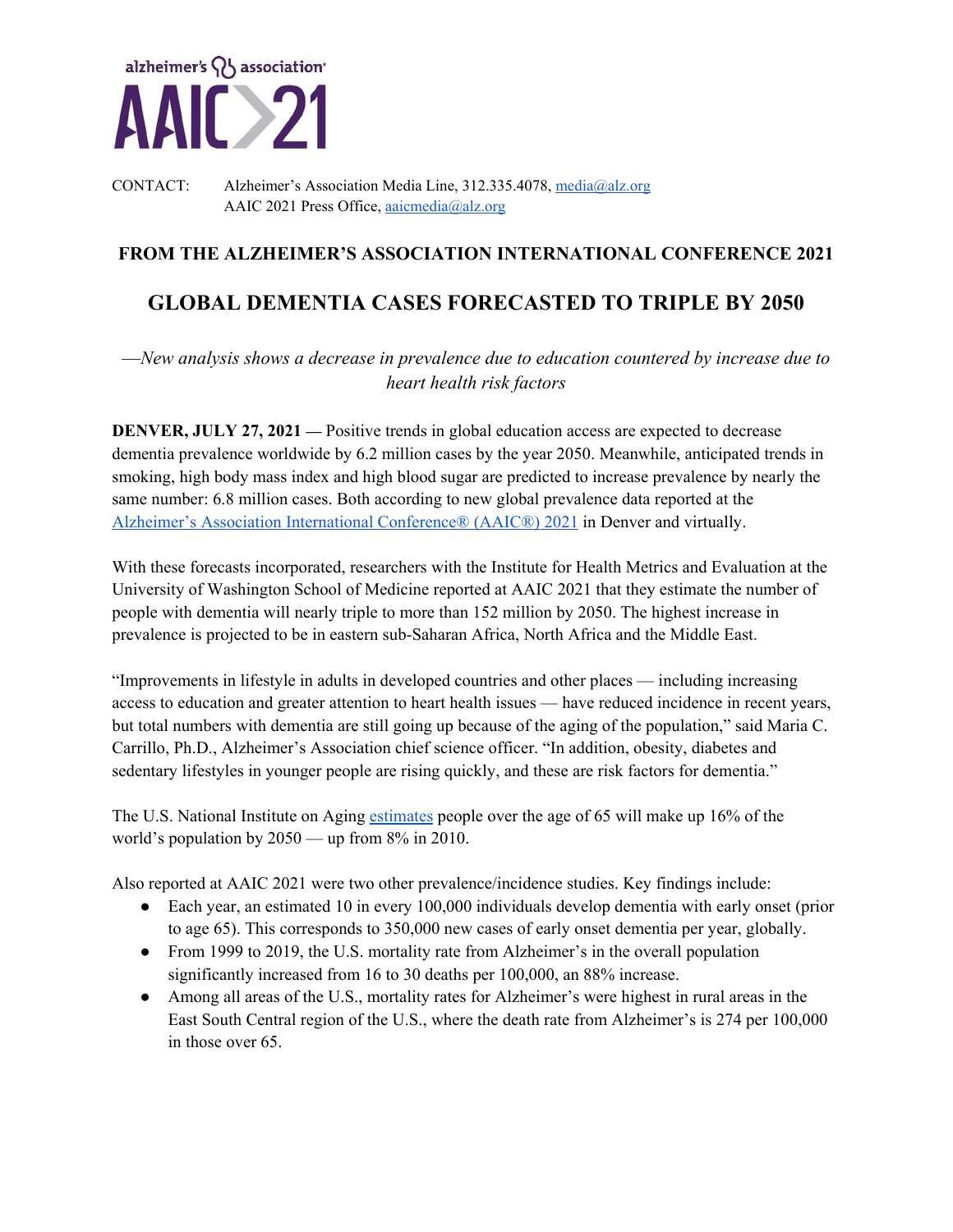# **Global Prevalence of Dementia Expected to Grow Rapidly through 2050**

To more accurately forecast global dementia prevalence and produce country-level estimates, Emma Nichols, MPH, a researcher with the Institute for Health Metrics and Evaluation at the University of Washington School of Medicine, and colleagues leveraged data from 1999 to 2019 from the Global Burden of Disease (GBD) study, a comprehensive set of estimates of health trends worldwide. This study also aimed to improve on prior forecasts by incorporating information on trends in dementia risk factors.

Nichols and team found dementia would increase from an estimated 57.4 (50.4 to 65.1) million cases globally in 2019 to an estimated 152.8 (130.8 to 175.6) million cases in 2050. The highest increases were observed in eastern sub-Saharan Africa, North Africa and the Middle East. Their analysis suggested that projected increases in cases could largely be attributed to population growth and aging, although the relative importance of these two factors varied by world region.

What's more, Nichols and team forecasted dementia prevalence attributable to smoking, high body mass index (BMI) and high fasting plasma glucose using the expected relationship between these risk factors and dementia prevalence. They found an increase of 6.8 million dementia cases globally between 2019 and 2050 due specifically to expected changes in these risk factors. Separately and conversely, the researchers found that expected changes in education levels will lead to a decline in dementia prevalence of 6.2 million individuals globally between 2019 and 2050. Taken together, these opposing trends come close to balancing each other out.

"These estimates will allow policymakers and decision makers to better understand the expected increases in the number of individuals with dementia as well as the drivers of these increases in a given geographical setting," Nichols said. "The large anticipated increase in the number of individuals with dementia emphasizes the vital need for research focused on the discovery of disease-modifying treatments and effective low-cost interventions for the prevention or delay of dementia onset."

Recently published in *Alzheimer's & Dementia: The Journal of the Alzheimer's Association*, Nichols and team used the same data set to estimate that Alzheimer's mortality rates increased by 38.0% between 1990 and 2019.

"Without effective treatments to stop, slow or prevent Alzheimer's and all dementia, this number will grow beyond 2050 and continue to impact individuals, caregivers, health systems and governments globally," Carrillo said. "In addition to therapeutics, it's critical to uncover culturally-tailored interventions that reduce dementia risk through lifestyle factors like education, diet and exercise."

The Alzheimer's Association U.S. Study to Protect Brain Health Through Lifestyle Intervention to Reduce Risk (U.S. POINTER) is a two-year clinical trial to evaluate whether lifestyle interventions that simultaneously target many risk factors protect cognitive function in older adults who are at increased risk for cognitive decline.

#### **Incidence Estimates for Younger Onset Dementia Suggest 350,000 New Cases per Year**

Data on younger-onset dementia (YOD), a form of dementia where the onset of symptoms happens before age 65, is extremely limited. To better understand the incidence of YOD, Stevie Hendriks, M.Sc., student at Maastricht University in the Netherlands, and colleagues conducted a systematic literature review of all studies published during the past 30 years that reported figures on how many people developed dementia before the age of 65.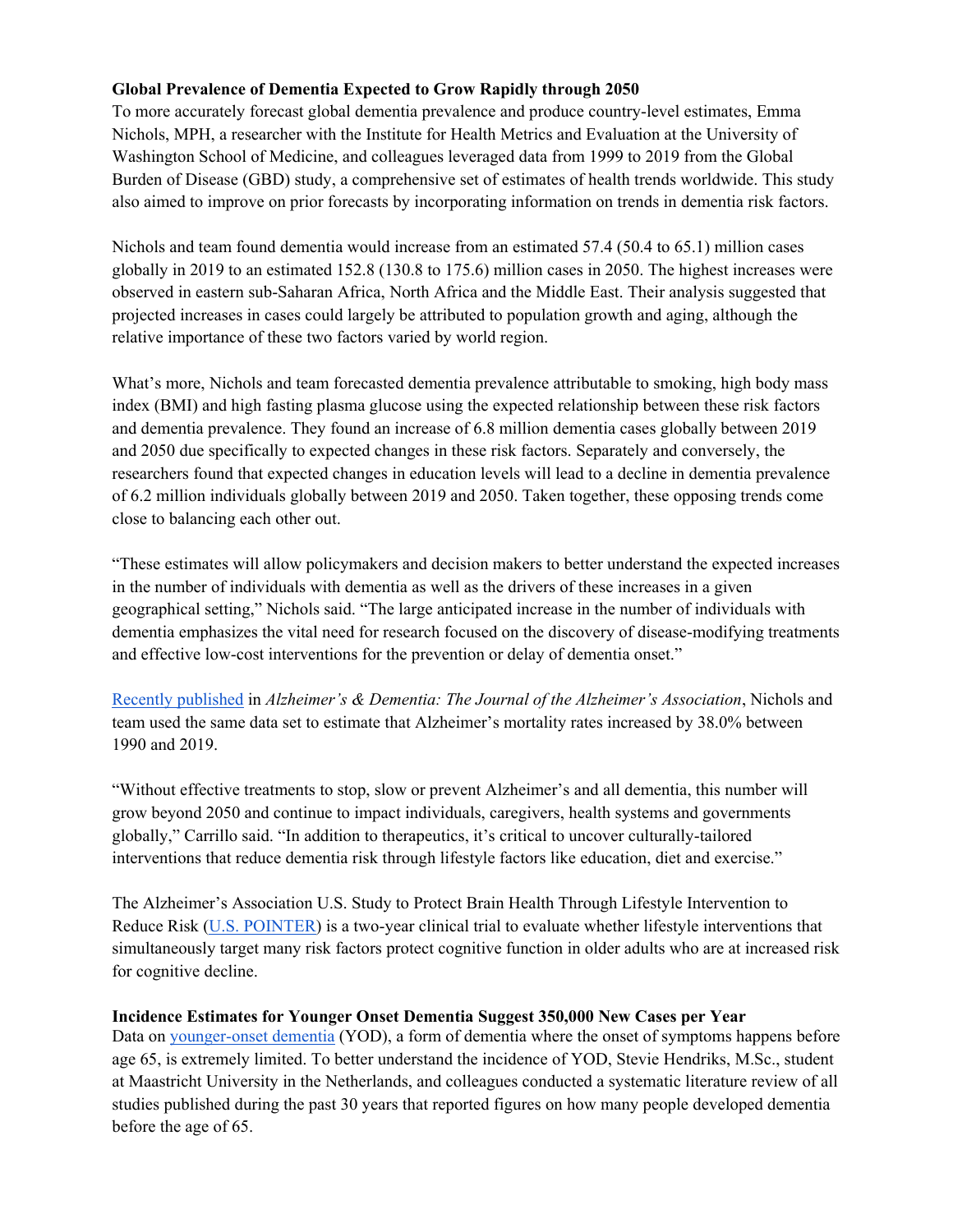Hendriks and team found that, overall, the global incidence rate was 10 new cases each year per 100,000 persons. They also found incidence increases with age. This suggests that around 350,000 people worldwide develop younger-onset dementia every year. Incidence rates for men and women were similar, and were highest for Alzheimer's disease, followed by vascular dementia and frontotemporal dementia.

"Our findings should raise awareness in healthcare professionals, researchers and policy makers because they show that a significant number of people are newly affected by young-onset dementia every year," Hendriks said. "This shows the need for investment in tailored healthcare for this special patient group and more research into how we can best support but also prevent and treat young-onset dementia."

"People living with younger-onset Alzheimer's face unique challenges when it comes to diagnosis, family, work, finances, future care and — with the recent FDA action — possible treatment options. But support and information is available," said Kristen Clifford, Alzheimer's Association chief program officer. "And you have the power to make a new plan and determine how you choose to live your best life with the disease."

## **Rural Areas of American South Experience Disproportionate Burden of Alzheimer's Mortality**

Even though average lifespan has been steadily increasing over the past several decades in the U.S., there is an increasing divergence in mortality rates among urban and rural populations. This discrepancy is likely the result of many health disparities experienced by rural residents compared to their urban counterparts, including lower socio-economic status, higher levels of chronic disease, limited availability of internet services, and less access to health services including primary care.

To specifically understand geographic variations in Alzheimer's disease mortality, Ambar Kulshreshtha, M.D., Ph.D., from Emory University, and colleagues used data from the National Center for Health Statistics to examine trends in Alzheimer's death rates between 1999 and 2019 by urbanization levels.

Kulshreshtha and team found that, from 1999 to 2019, the mortality rate from Alzheimer's in the overall population significantly increased from 16 to 30 deaths per 100,000, an 88% increase. Rural areas across the United States were shown to have higher mortality rates from Alzheimer's compared to urban areas. Those rates were highest in rural areas in the East South Central region at 274 per 100,000 in those 65 years and older, more than three times that of urban areas in the mid-Atlantic region in which mortality rates were the lowest.

"Our work shows that there is an increasing discrepancy in Alzheimer's mortality between urban and rural areas. This discrepancy could be related to, or might be the result of, other urban-rural health disparities, including access to primary care and other health services, socio-economic level, time to diagnosis, and the rising proportion of older Americans living in these areas," Kulshreshtha said. "Identifying and understanding the reasons for these health disparities is critical for allocating key social and public health resources appropriately."

This study was partially funded by the Alzheimer's Association.